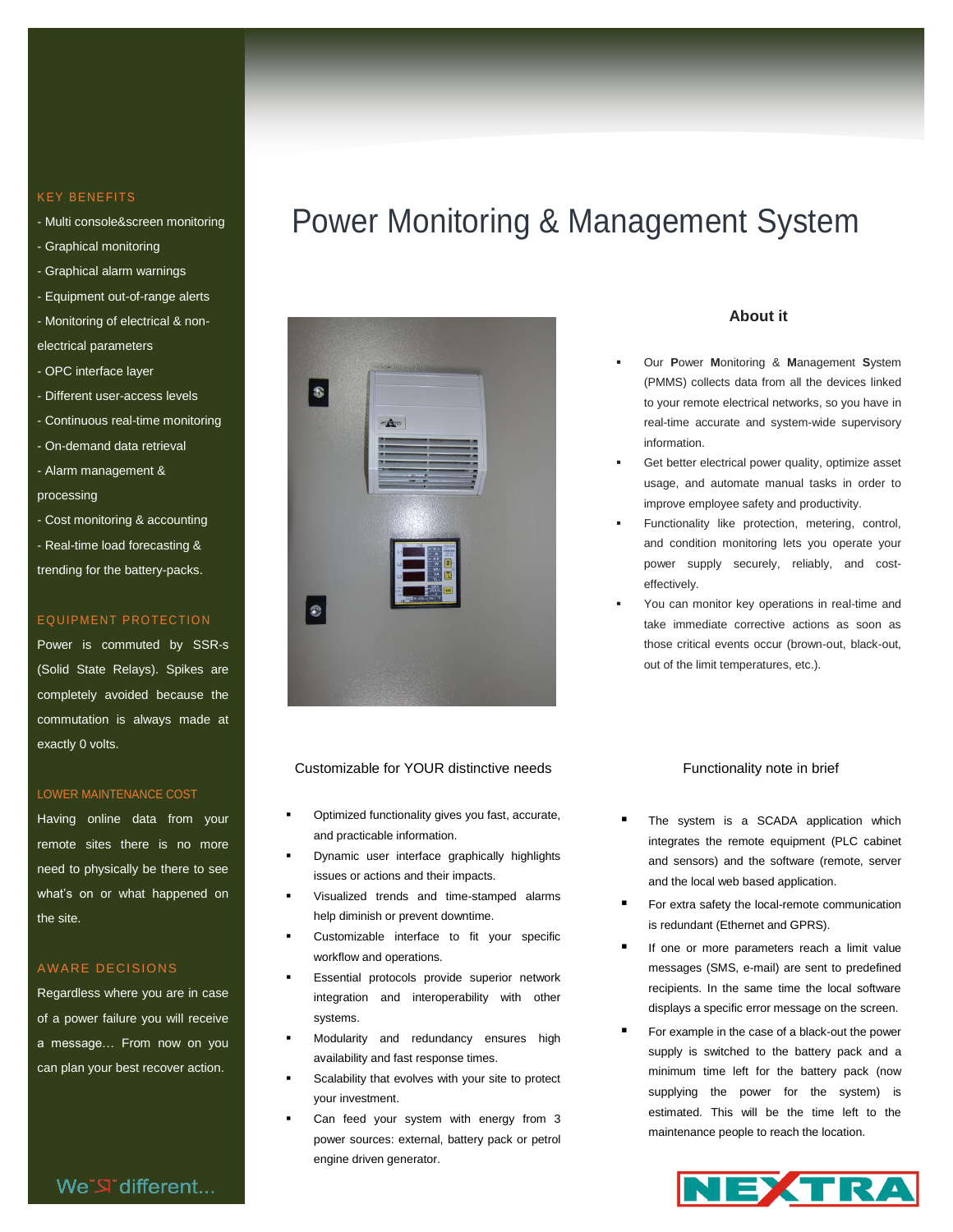Industrial quality components

High system stability

Reduction of power downtime for critical loads

LAN communication interface

GSM/GPRS communication interface

Easy extendable

Real time monitoring and control

Faster problem determination

Alarm and event history

SMS/e-mail notifications

Automatic switching between power sources

Energy parameter measuring and monitoring

Ensure good power quality for your servers, routers, etc

Temperature measuring and monitoring

Customer oriented configuration

Multi-console monitoring

SSR switching : Zero crossing switching, no more spikes

Electrical noise reduction

Silent. No moving parts

Configurable and programmable by user

Operator-friendly interface

# Technical Specifications & Data



| <b>GSM</b> specifications                               |
|---------------------------------------------------------|
| Quad-Band 850/ 900/ 1800/ 1900<br><b>MH<sub>7</sub></b> |
| GPRS multi-slot class 10/8                              |
| GPRS mobile station class B                             |
| Compliant to GSM phase 2/2+                             |
| SIM 3V/ 1.8V                                            |
|                                                         |

Physical dimensions: metallic cabinet - 600x400x200 mm. Maximum commuted current: 32A\* Range for commuted voltage: 44 ... 480 Vrms Battery pack maximum voltage: 56 VDC (increments of 0.1 VDC) Temperature sensor range: 0 ... 70 C (increments of 1°C) Operating ambient temperature range: -20 ... 50 °C Operating ambient humidity range 0% ... 95%, non-condensing Adjustable warnings (SCADA screen, SMS, e-mail) Software configurable features Cabinet weigh: 21 kg Monitored parameters: frequency, voltage on each phase Compliance with IEC 61000 and EN 55 024 prescriptions

\* Depending on client request these parameters can be modified from 1 KW to 120 KW.

| Interfaces     |
|----------------|
| - LAN (10/100) |
| - GSM          |
| - RS232        |
| - RS485        |
| - CAN          |
| - P EXT BUS    |
| - Digital IO   |
| - Analog IO    |